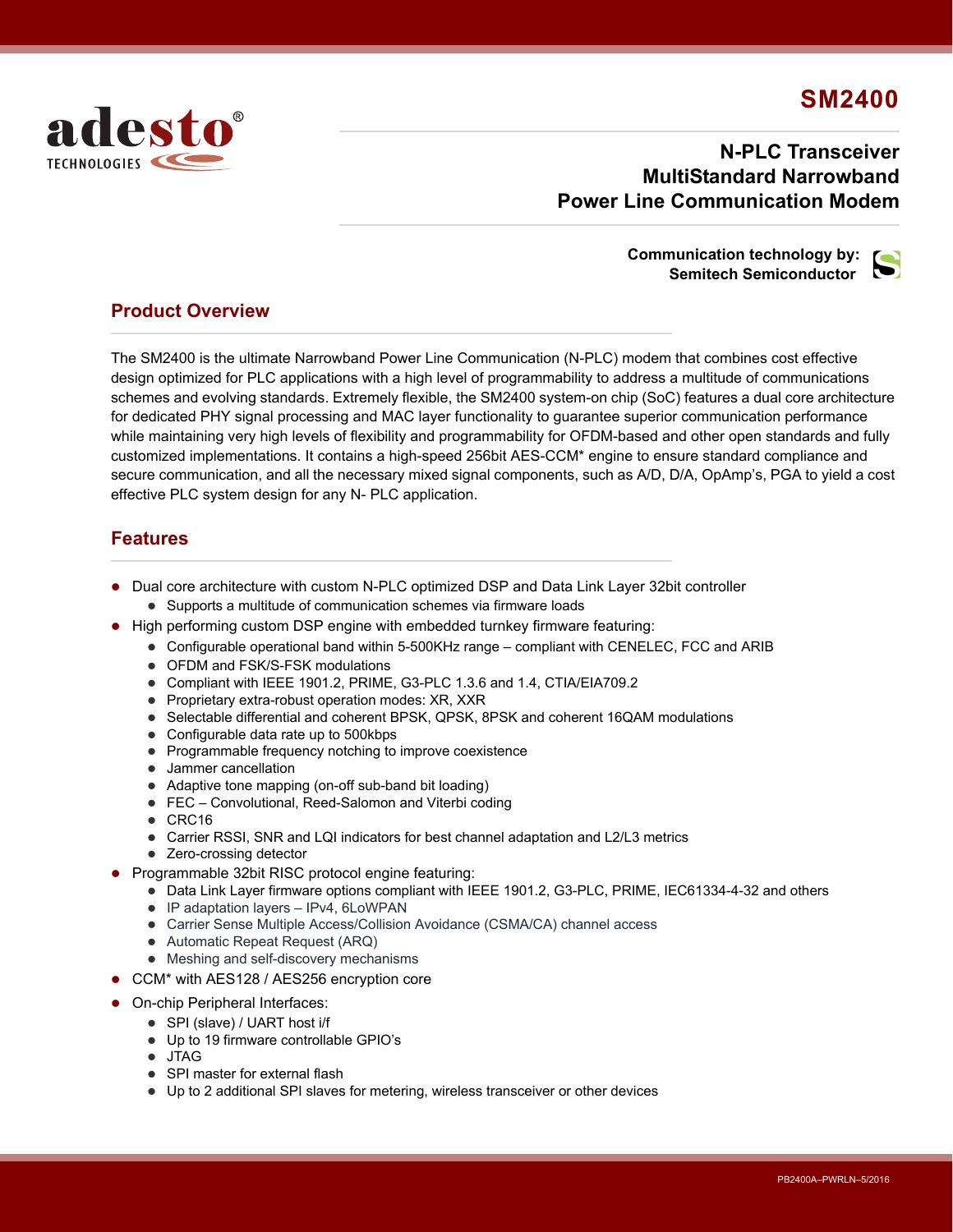- Seamless interface to an external line driver for optimal system performance:
	- Integrated A/D and D/A
	- Integrated OpAmp's for RX and TX
	- Integrated PGA
- Low power operation modes
	- Offline mode
	- Listen mode
	- Receive mode
	- Transmit mode
- 3.3V (5V tolerant) digital I/O
- Receiver sensitivity of -80dBV
- -40 °C to +105 °C temperature range
- LQFP64 package

### **Benefits**

- Single-chip modem with integrating Physical Layer (PHY) and Media Access Controller (MAC)
- Multitude of operation modes addressing all common OFDM-based standards including full compliance with: IEEE 1901.2, G3-PLC, PRIME
- Extremely robust proprietary modes of communication optimized for noisy power line environment
- High flexibility to address standard evolution, new standards and special proprietary modes
- Cost optimized system solution with integrated A/D, D/A, 2 OpAmp's, PGA
- Low power consumption

### **Applications**

- Smart grid communication
- Advanced Metering Infrastructure (AMI)
- Automated Meter Reading (AMR)
- Street lighting control
- Solar and alternative energy management
- Smart home energy monitoring
- Building automation (BA)
- Supervisory Control And Data Acquisition (SCADA)

#### **Figure 1. SM2400 N-PLC Transceiver**



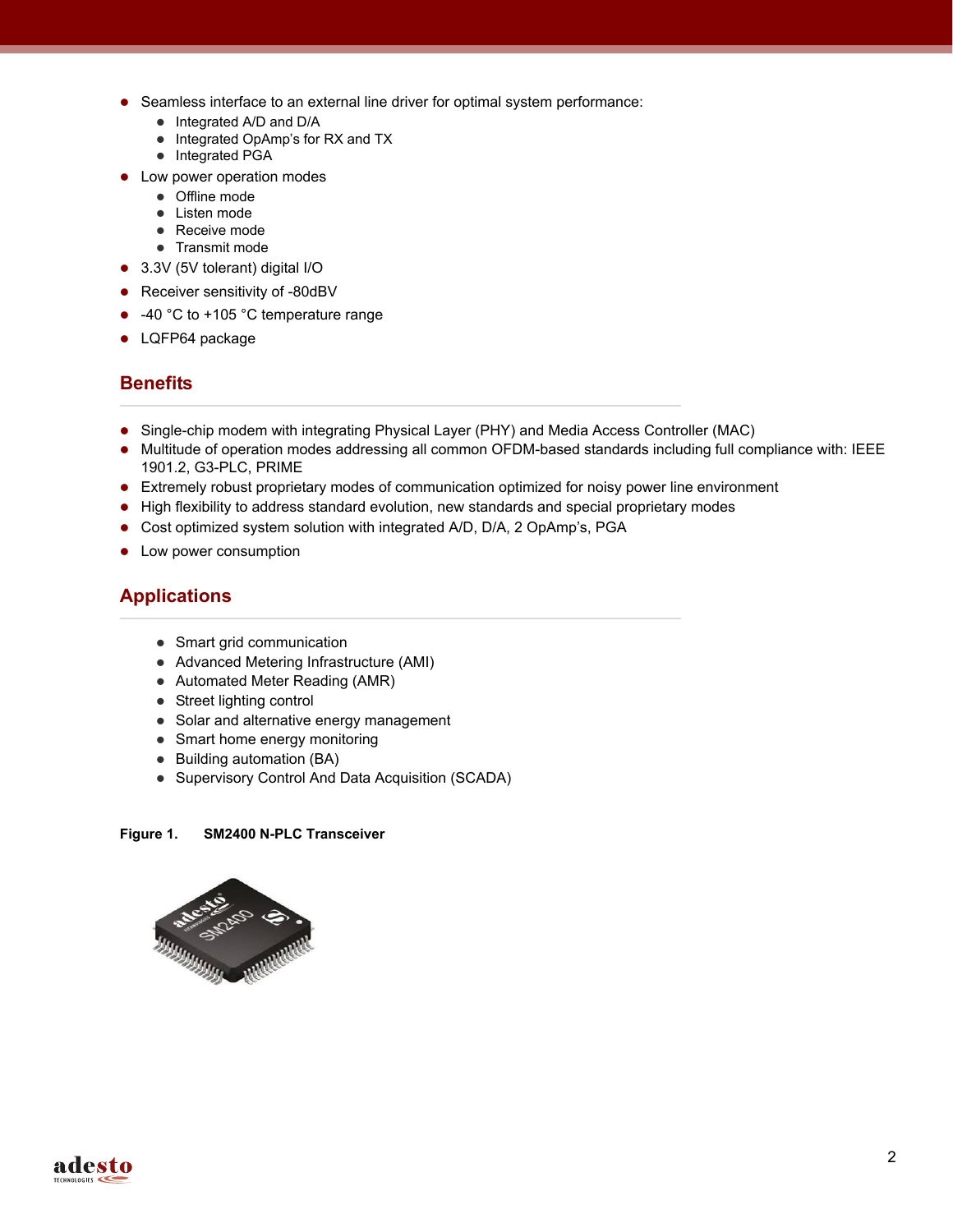# **Description**

The SM2400 is a highly programmable OFDM based N-PLC modem combining PHY, MAC with mixed signal components for optimal system cost and performance. The SM2400 combines the benefits of programmable architecture with power and cost efficiency by utilizing two 32bit cores configured specifically for N-PLC modulations and protocols.

The SM2400 comes with a set of firmware bundles implementing IEEE 1901.2 compliant PHY and MAC layers, a 6LoWPAN data link layer as well as PRIME, G3-PLC, FSK/BPSK, and other special modes tailored for smart metering and smart grid applications. The SM2400 is capable of achieving data rates of up to 500Kbps over 500KHz frequency band.

Proprietary and patented modes (XXR and XR modes) enable robust communication in harsh conditions for applications where standards compliance is not required.

The SM2400 enables secure communication featuring a 256-bit AES encryption core with CCM\* mode support. Integrated analog front end featuring ADC, DAC, gain control and two OpAmp's allows for a very efficient system design with a low cost BOM.

The SM2400 executes its firmware from internal memory. The code is loaded at the boot time. The SM2400 can boot ether from an external SPI flash or from a host CPU, if such is present in the system, via UART or SPI, where the MCU is the master.

# **Typical Application Diagram**





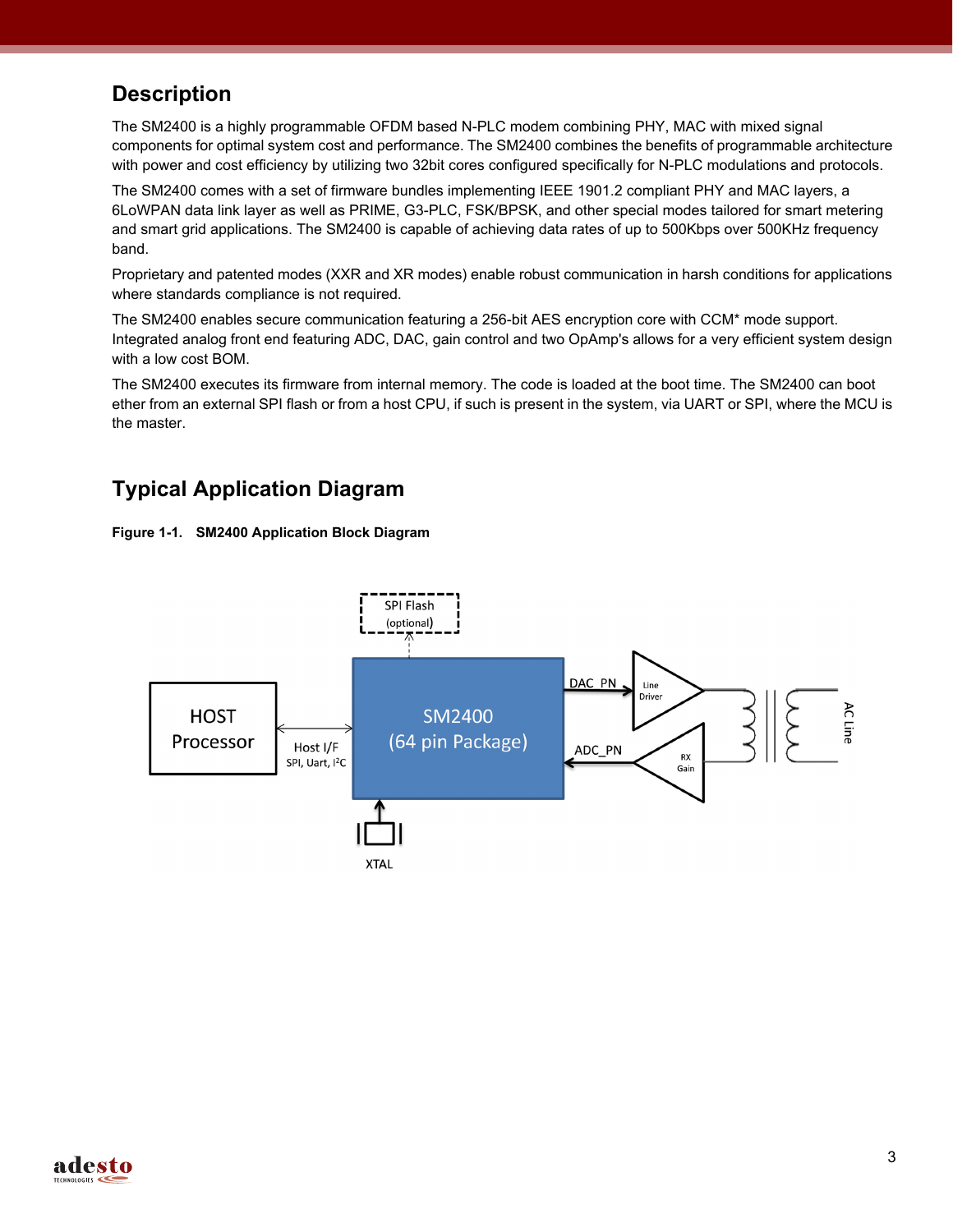## **Block Diagram**

**Figure 1-2. SM2400 Block Diagram**



### **Modem**

#### **Selectable Modes and Modulations**

The SM2400 can be configured to operate in one of several modes, such as: IEEE 1901.2, G3-PLC, PRIME,XR, XXR, etc. Different modes require different firmware images and imply different operational frequency bands with a varying number of carriers.

The SM2400 allows for configurable modulations per carrier. While most configurations are implied by the different standards, special modes can be created using specific combinations of carriers and modulations to achieve best performance in given channel conditions. The following modulations are available: Differential and coherent BPSK, QPSK and 8PSK and coherent 16QAM.

#### **Forward Error Correction**

The SM2400 supports Reed-Solomon (255,239) and (255,247), and rate half Convolutional coding with constraint length 7 (generator polynomial is [133,171]). In G3-PLC and IEEE 1901.2 modes Convolutional coding is concatenated with RS to achieve the best reliability. Special error correction modes include extra repetition coding for increased robustness and puncturing for increased data rate on capable channels.

#### **Communication Medium Metrics**

The SM2400 provides several metrics to assist L2 and L3 channel adaptation and routing. These metrics are: RSSI, SNR and LQI, which is a measure of the data rate. The RSSI is an estimate of received signal strength. Each packet received can be interrogated for its estimated signal strength. This is very useful in determining the signal to noise ratio of different nodes in the network. Even in low line noise conditions in a particular band the signal level might be attenuated significantly making data transmission unreliable. Network management systems can also interrogate each node for signal to noise ratios and create a database of all transmission path conditions. This produces a deterministic way of identifying the need for where repeaters in difficult and dynamically changing environments.

#### **Security**

AES encryption engine conforms to FIPS 197 standard featuring CCM\*, ECB, CBC, CTR modes and of up to 256 bit key size.

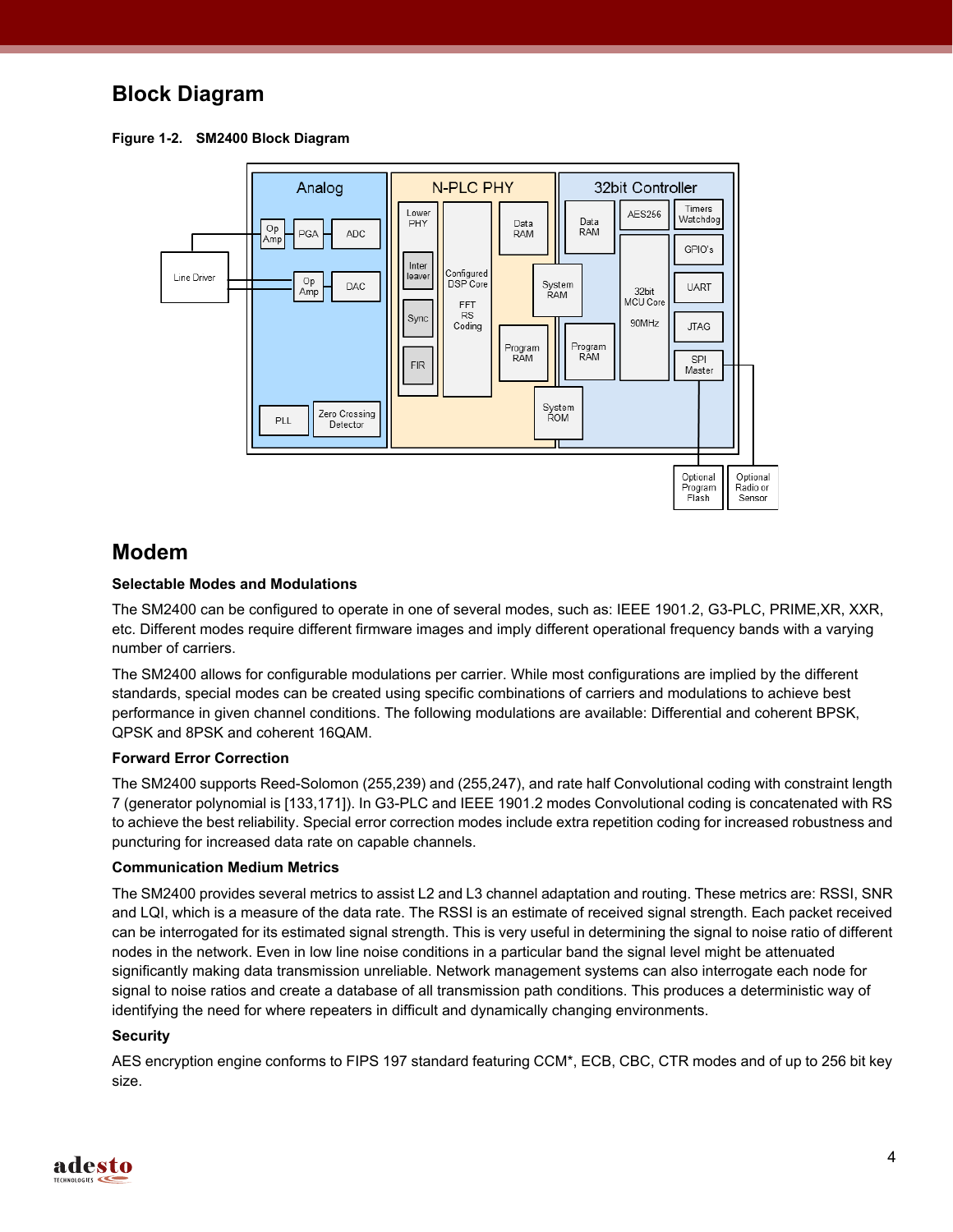#### **Zero-crossing Detector**

The SM2400 has a zero-crossing input pin which takes signals generated by an external zero-crossing detector based on the transition through zero volts of a 50Hz (or 60Hz) sinusoidal on the power line. The SM2400 provides a phase detection feature allowing the transmission beginning at an arbitrary phase offset and measuring the phase offset of the received packet.

# **Analog Front End (AFE)**

The SM2400 integrates an AFE optimized for N-PLC communication, which includes ADC, DAC, PGA and 2 OpAmp's to achieve the best signal power with minimum external BOM. External components include coupling circuitry and high voltage line driver that can vary for different applications and for different operational bands.

## **Peripheral Interfaces**

The SM2400 includes several peripheral interfaces for adding optional components. Those interfaces include UART, SPI master for external flash interface and JTAG. The second SPI extends to two additional devices that can be used for telemetry or to interface to a wireless transceiver.

## **Boot Options**

The SM2400 can be configured to boot in one of four ways:

**Table 1-1. Boot Options**

| <b>Boot Mode</b>  | MODE[2:0] | <b>Description</b>                                        |
|-------------------|-----------|-----------------------------------------------------------|
| <b>SPI Master</b> | "000"     | Read and process valid bootsector<br>from SPI Master SSb0 |
| CI SPI Slave      | "001"     | Wait on Command Interface via SPI<br>Slave                |
| <b>CI UART</b>    | "010"     | Wait on Command Interface via<br><b>UART</b>              |
| Reserved          | "1xx"     | Reserved                                                  |

## **Contact Information**

For more information regarding the SM2400 including application notes, product samples, demonstration modules, pricing and ordering please contact:

Adesto Technologies http://www.adestotech.com

Communication technology by: Semitech Semiconductor